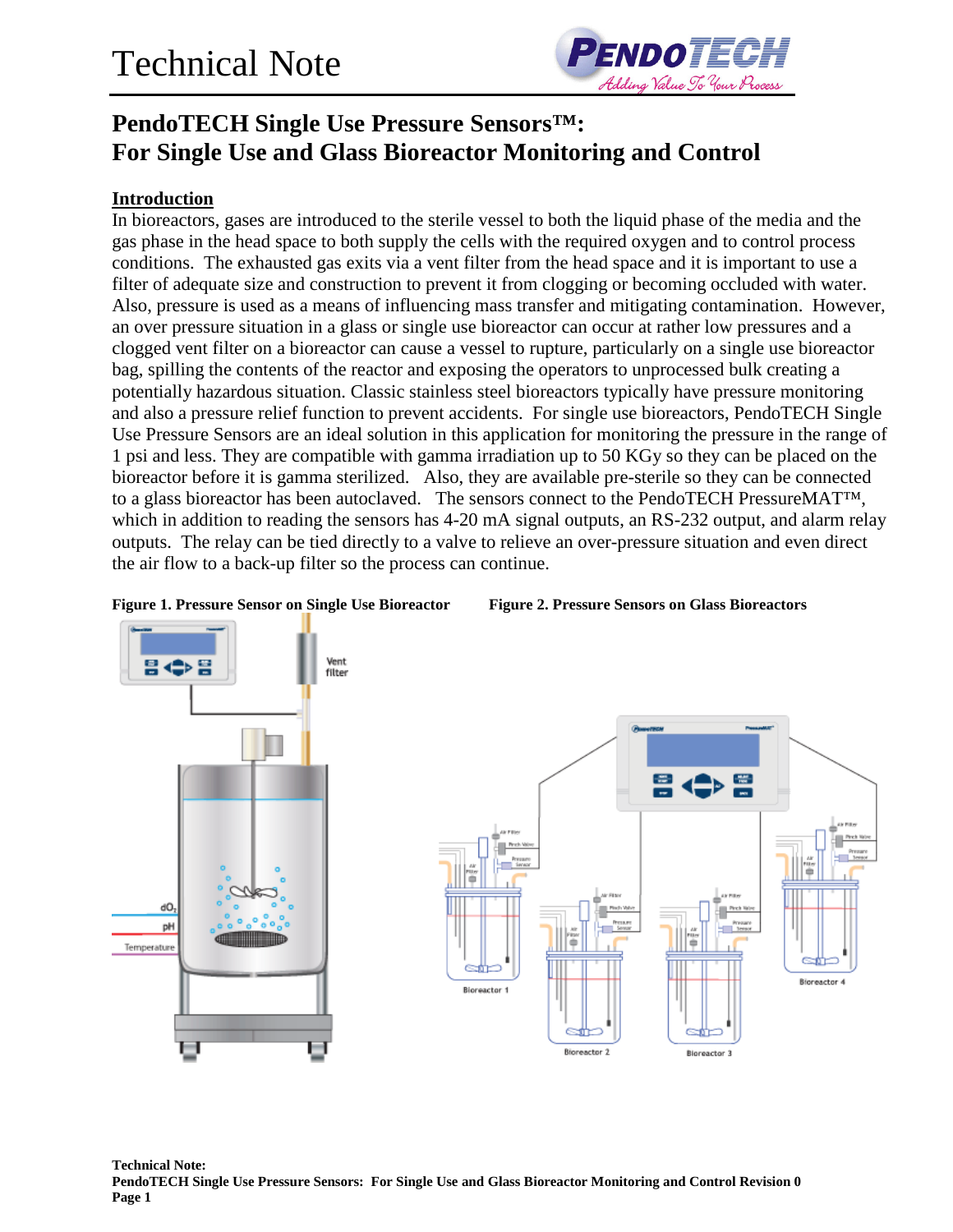# Technical Note

Product specifications that are highlighted for this application are as follows\*:

- Accuracy within  $+/- 2\%$  of reading from 0-6 psi (i.e., at 1 psi  $+/- 0.02$  psi)
- Raw signal from sensor chip compensated for temperature changes from 15-40<sup>o</sup>C
- Qualified for gamma-irradiation up to 50 KGy
- Each sensor is tested for accuracy and leaks before being released from manufacturing
- No calibration is required- the sensors come ready to use

\* 10 minute warm-up of sensor is recommended for best accuracy

### **Low Pressure Testing Method**

The sensors are very accurate in the critical range of measurement. To demonstrate the accuracy, six sensors were randomly selected from a production lot of 210 sensors with the new PendoTECH MEMs High Accuracy Pressure (MEMS-HAP™) chips for the testing. The six sensors were installed onto a common manifold where they could be pressurized with air. After a 10 minute warm-up, pressure readings for these sensors were recorded from 0.00 to 1.00 psi in 0.25-psi increments set by using the calibrated NIST traceable pressure gauge. The sensors were read using a PendoTECH Process Control System.

#### **Results**

The results are shown in figure 1. There was a limitation of the testing by the accuracy specification on the calibrated reference pressure gauge of  $+/- 0.03$  psi. Results indicate that within the resolution of the measurement equipment, the sensor readings results fell within +/- 2% of the calibrated gauge.





\* Sensors: PendoTECH PREPS-N-000 Single Use Pressure Sensors

Calibrated Pressure Gauge: PressureChecker™, Serial #1090521-001, NIST Traceable with accuracy of +/- 0.03 psi